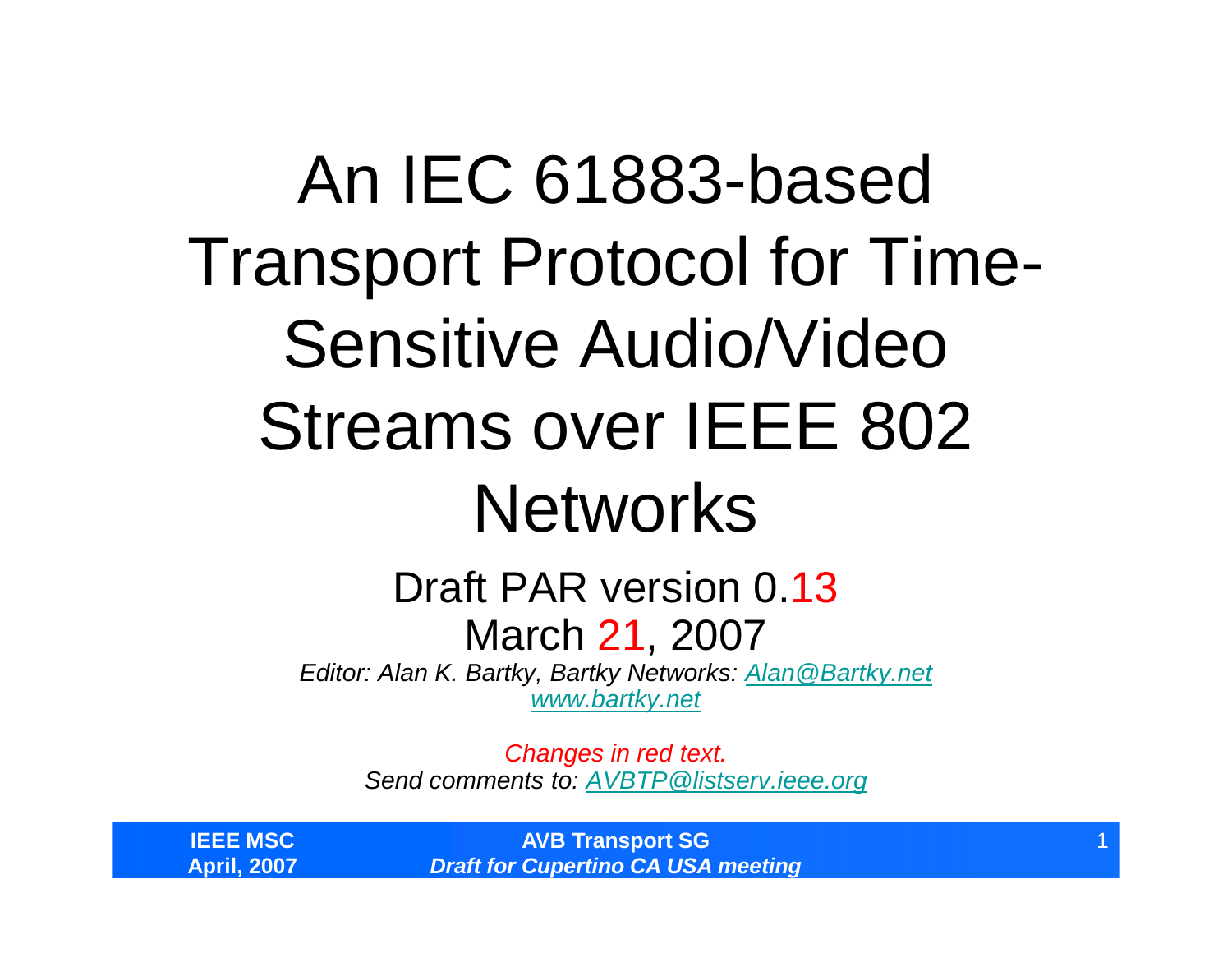# Title (2.1)

• IEEE Standard Transport Protocol for timesensitive audio/video streams over IEEE 802 networks.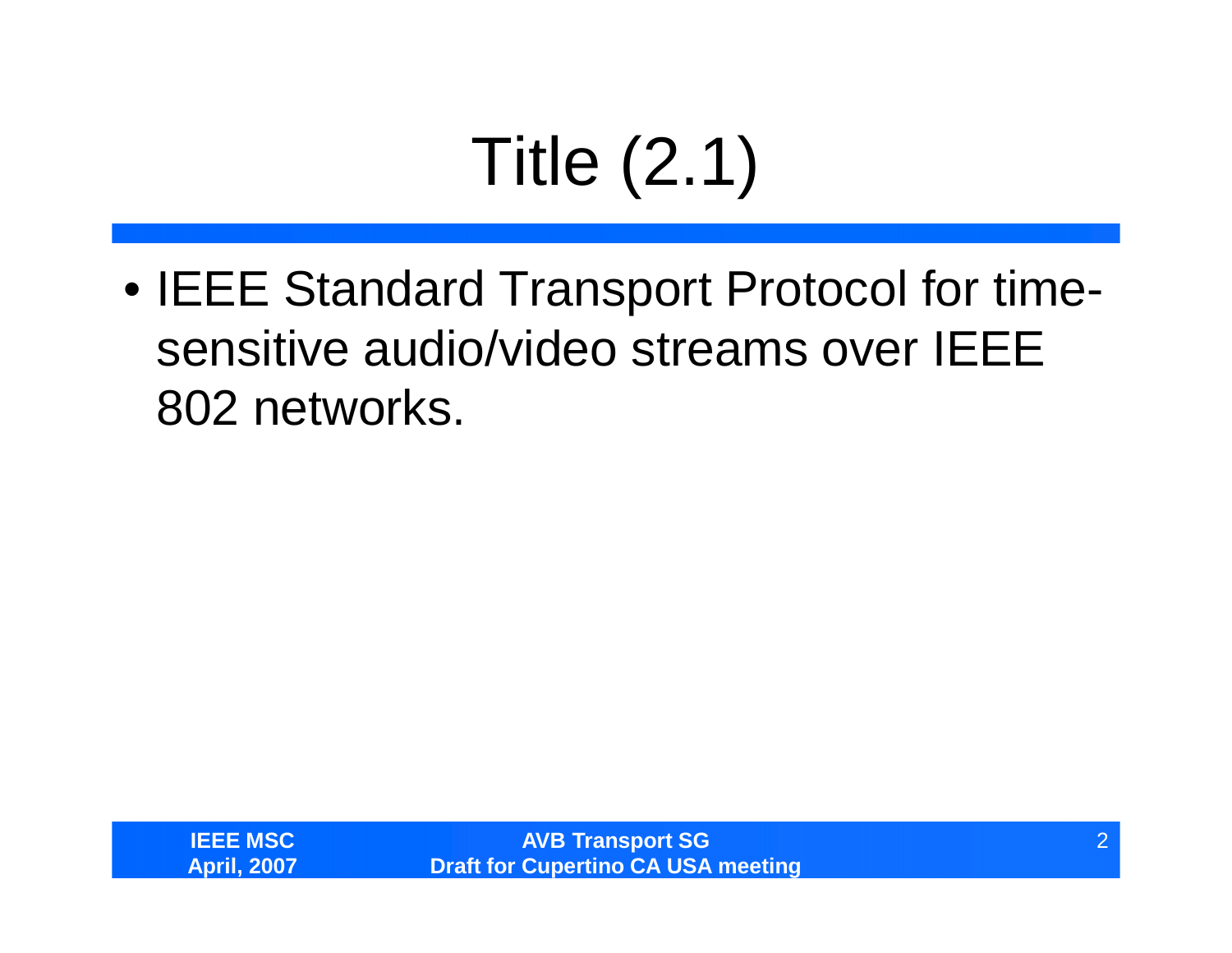#### Misc.

• Number of people expected to work on standard (5.1)

–30

- Stakeholders (5.6)
	- –Developers and users of bridged LAN and end-point systems supporting audio/video applications.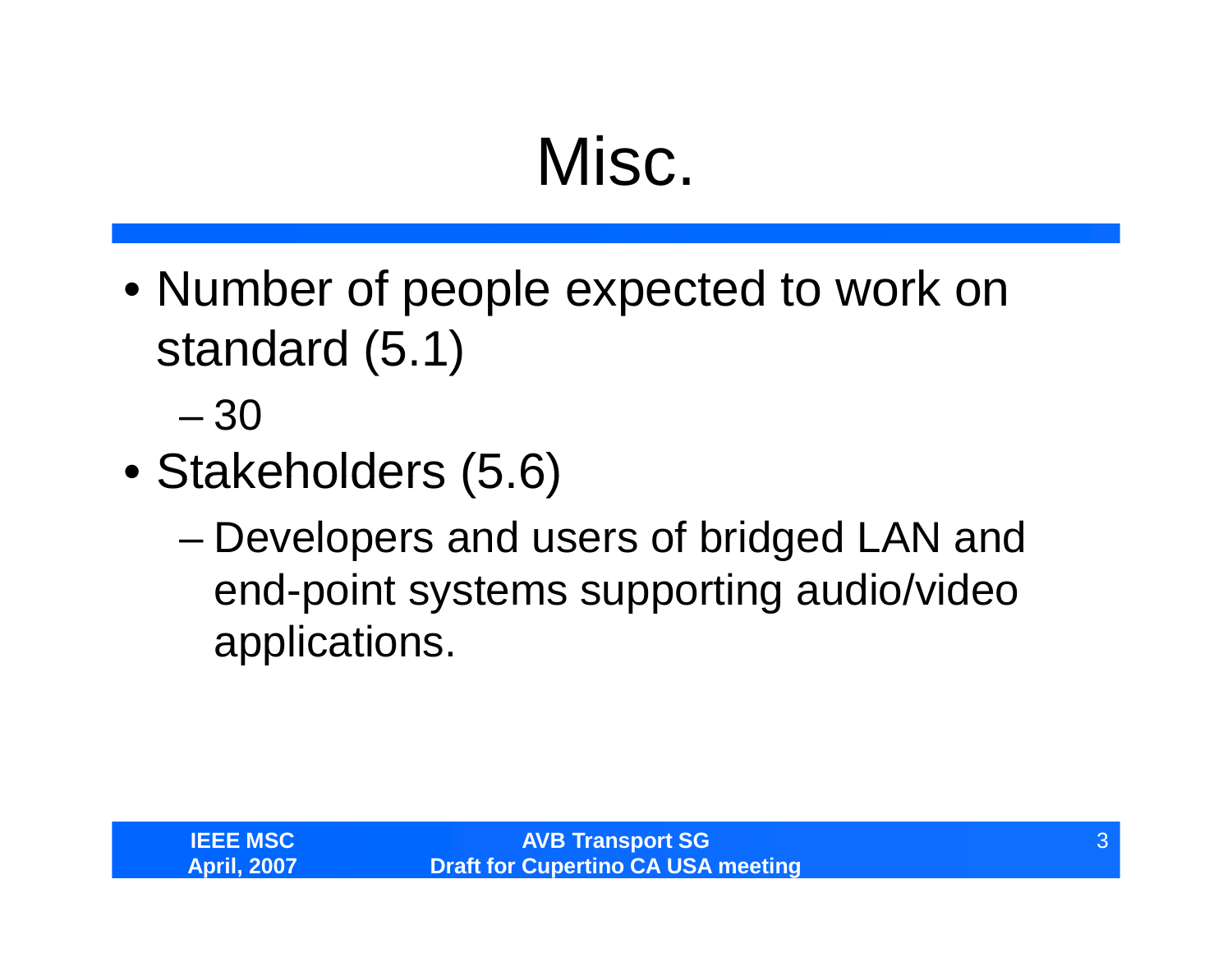# PAR Scope (5.2)

- This standard specifies the protocol, data encapsulations, connection management and other procedures used to ensure that audio and video based end stations can communicate and interoperate using standard networking services that meet the requirements for timesensitive applications.
- This standard will leverage concepts of IEC 61883 streams as currently defined for IEEE 1394 networks.
- This standard is intended to work across all IEEE 802 networks that can meet QoS requirements for time-sensitive data.
- For operation using Ethernet Layer 2 services, it specifies the use of 802.1AS, 802.1Qat, 802.1Qav.
- The services defined by this standard will not preclude operation using Internet Protocols such as RTP, UDP and IP.
- The services defined by this standard will strive to accommodate existing and future digital rights management protocols.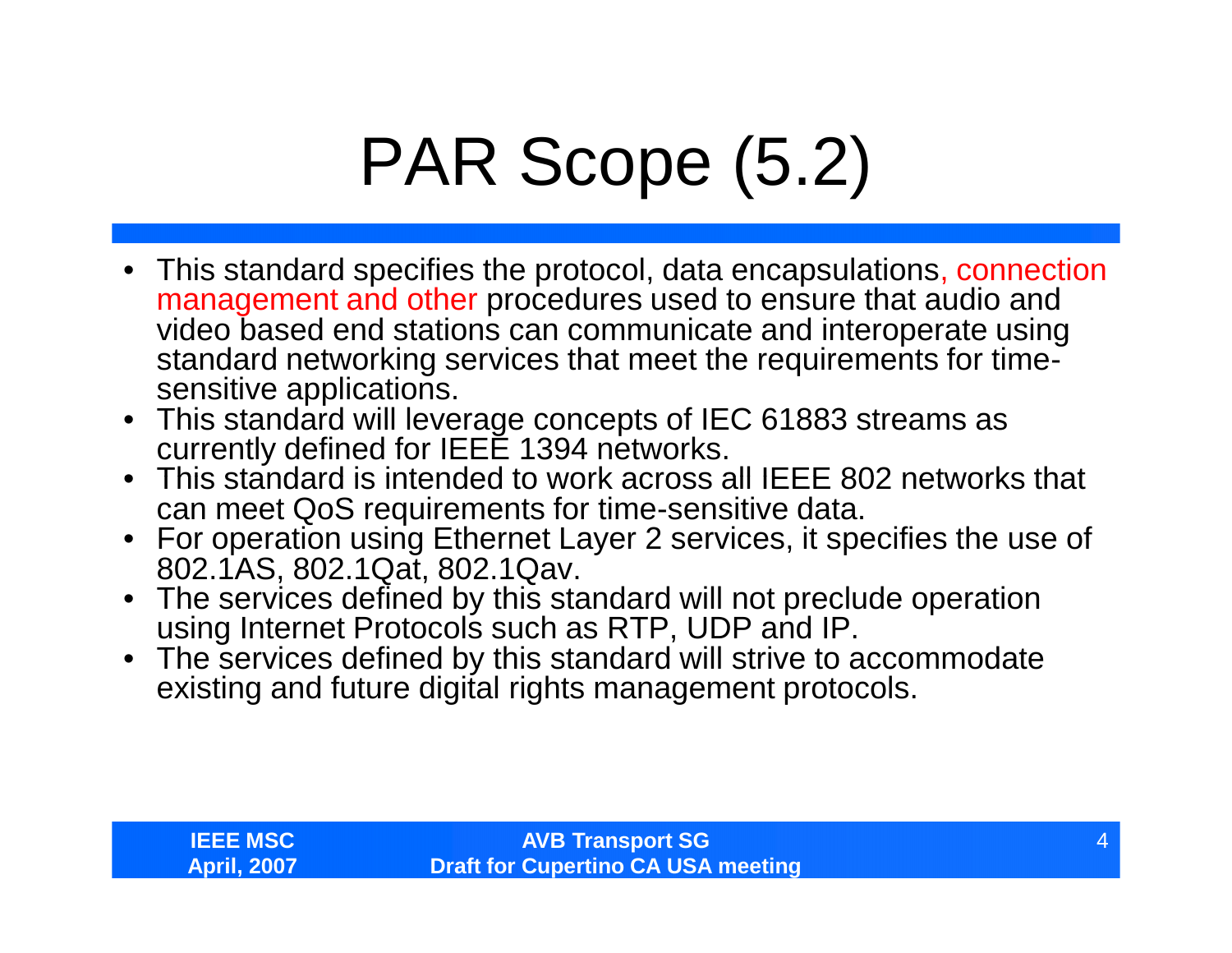# PAR Scope (5.3)

- Is the completion of this document contingent upon the completion of another document?
	- Yes this standard uses:
		- •IEEE standard for Local and Metropolitan Area Networks: Timing and Synchronization for Time-Sensitive Applications in Bridged Local Area Networks (802.1AS)
		- •IEEE standard for Local and Metropolitan Area Networks: Virtual Bridged Local Area Networks - Amendment 9: Stream Reservation Protocol (SRP) (P802.1Qat)
		- •IEEE standard for Local and Metropolitan Area Networks: Virtual Bridged Local Area Networks - Amendment 11: Forwarding and Queuing for Time-Sensitive Streams (P802.1Qav)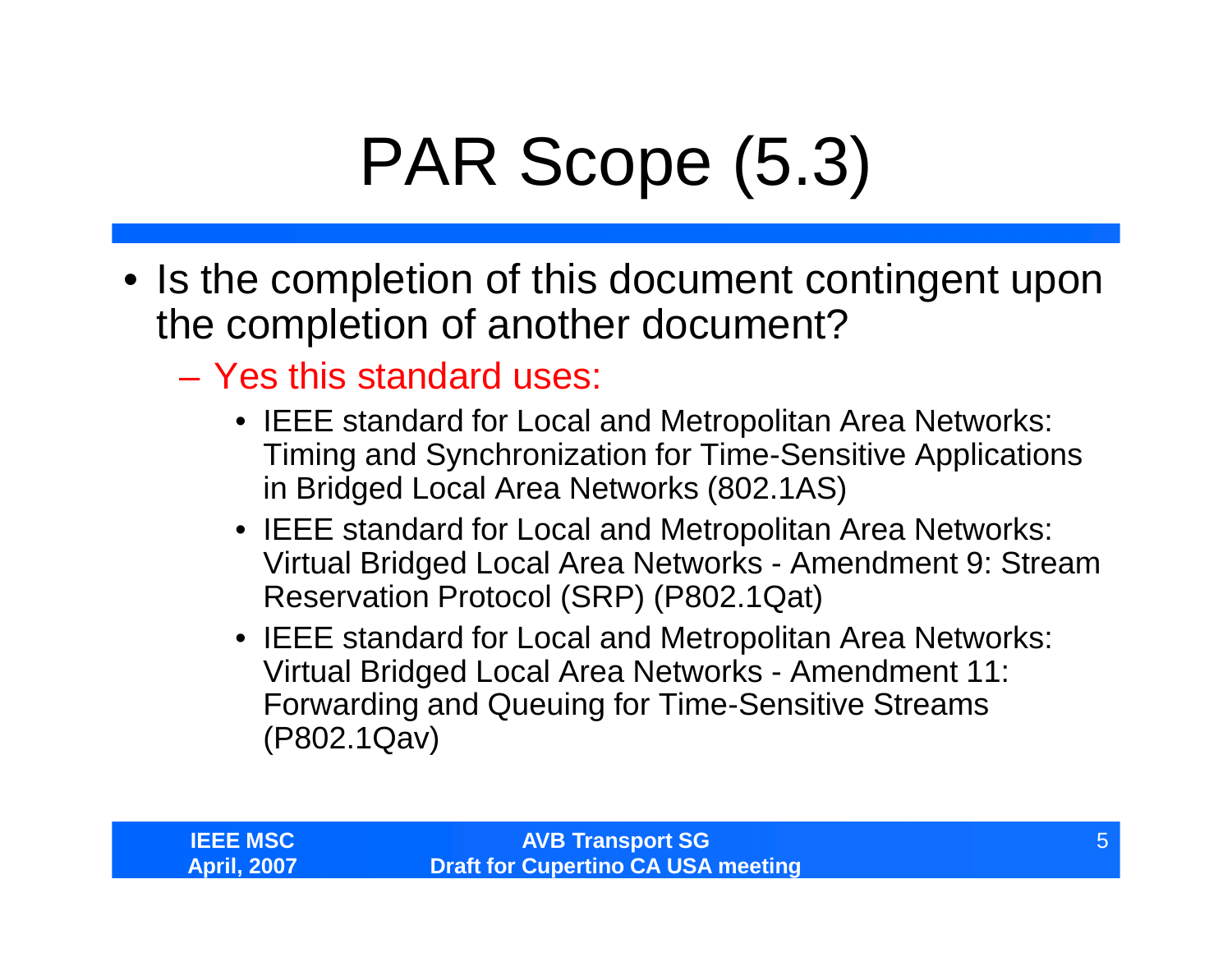# PAR Purpose (14)

•This standard defines the packet format and stream setup, control, and teardown protocols that enable stations to stream time-sensitive audio and/or video across LANs that provide the time synchronization and the latency/bandwidth services necessary for time-sensitive applications.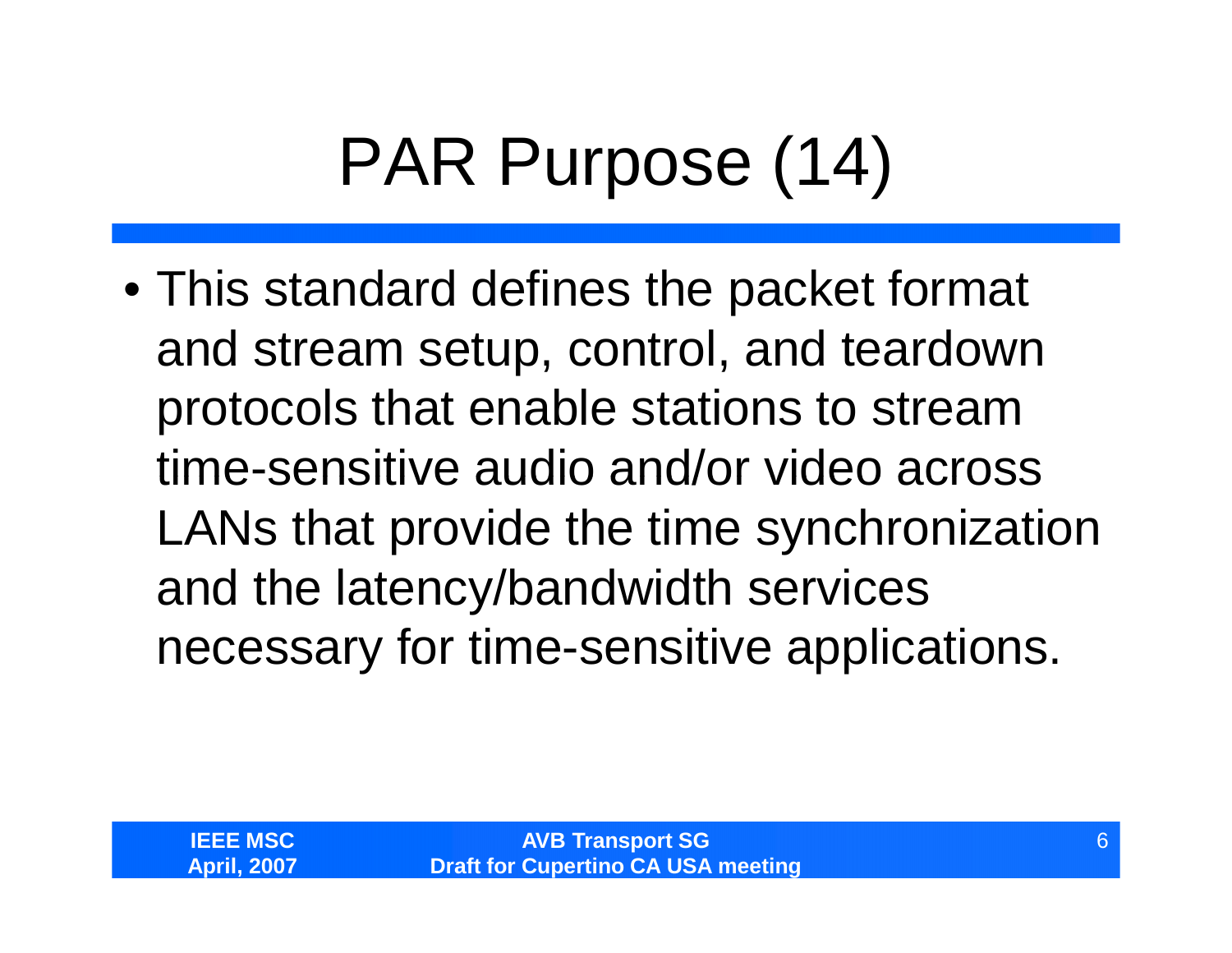### PAR Reason (5.4)

- A great deal of work and effort of late has been applied to the development and specification of IEEE 802 based networks that provide networking services for real time applications. To further the work and to provide maximum interoperability of real-time audio and video streaming applications, we must define common media packet formats and how they are structured within IEEE 802 frames. Additionally, there must be standardized approaches for the use of synchronization/presentation time stamps and connection management procedures.
- Unfortunately, some of the protocol mechanisms and formats utilized by applications providing streaming audio and video are entangled with low level network layers. This makes them unsuitable for adoption in a layered networking application.
- For IEEE 1394 bus based networks, a working implementation exists today that meets most of the needs for real-time audio and video streams and that is embodied in the IEC 61883 series standards.
- Unfortunately for IEEE 802, the IEC 61883 series of standards uses mechanisms, formats, specific low level services and functions provided by IEEE 1394 that are not provided by IEEE 802.
- For the reasons stated above, a new standard is needed to provide a common set of protocol encapsulations and mechanisms by starting with IEC 61883 protocol encapsulations and mechanisms, and modifying them to accommodate alternate lower layer protocols suitable for IEEE 802 networks.